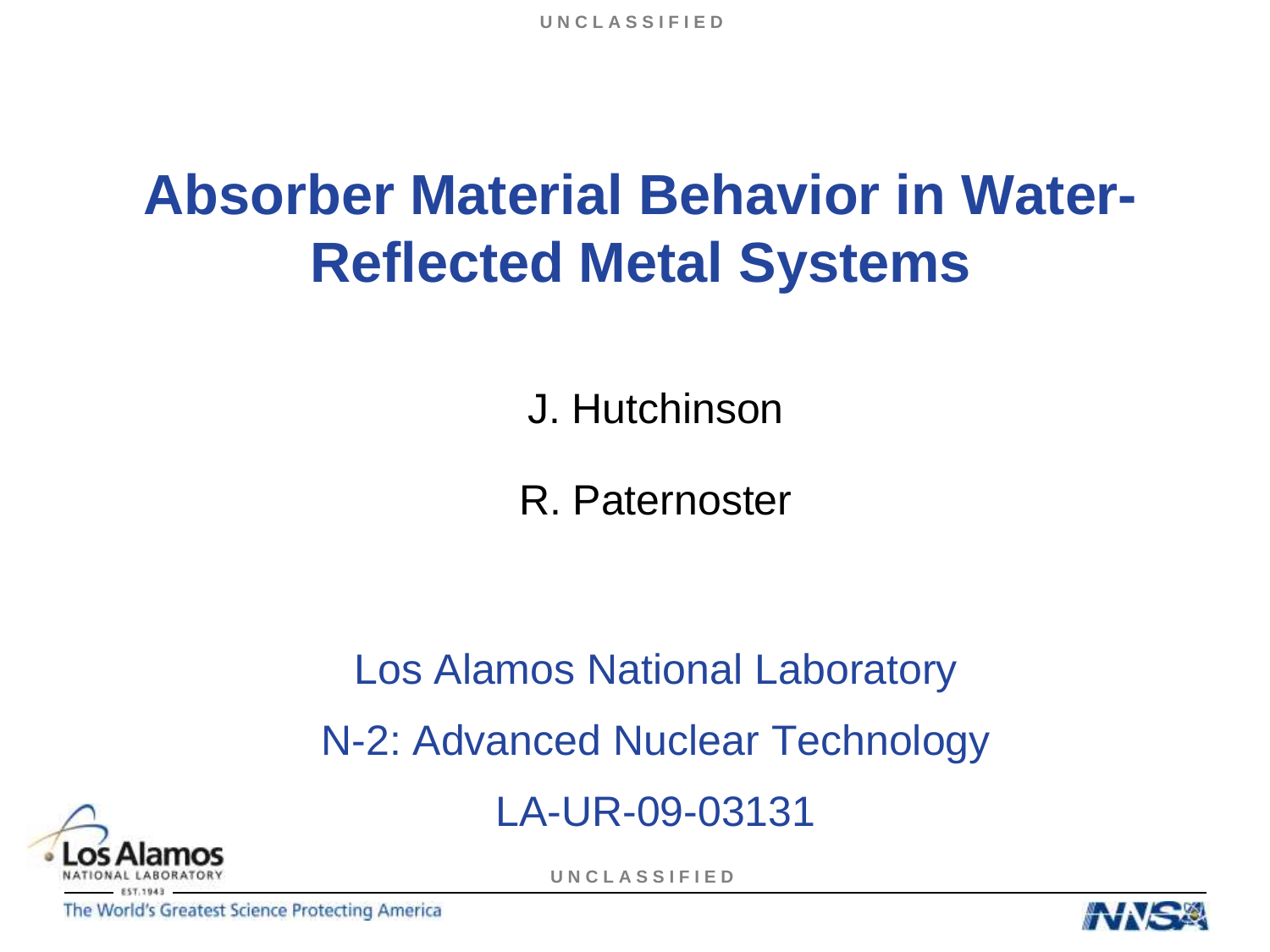## **Introduction**

- Monte Carlo models were used to determine the behavior and performance of neutron absorption materials for use with water-reflected systems
- Why perform this work given the amount of published material concerning absorption materials?
	- Reactor applications vs. experiment and process facilities
	- Single items
	- Large masses (water-reflected critical masses)
	- Single absorber
	- Fast systems



**U N C L A S S I F I E D**

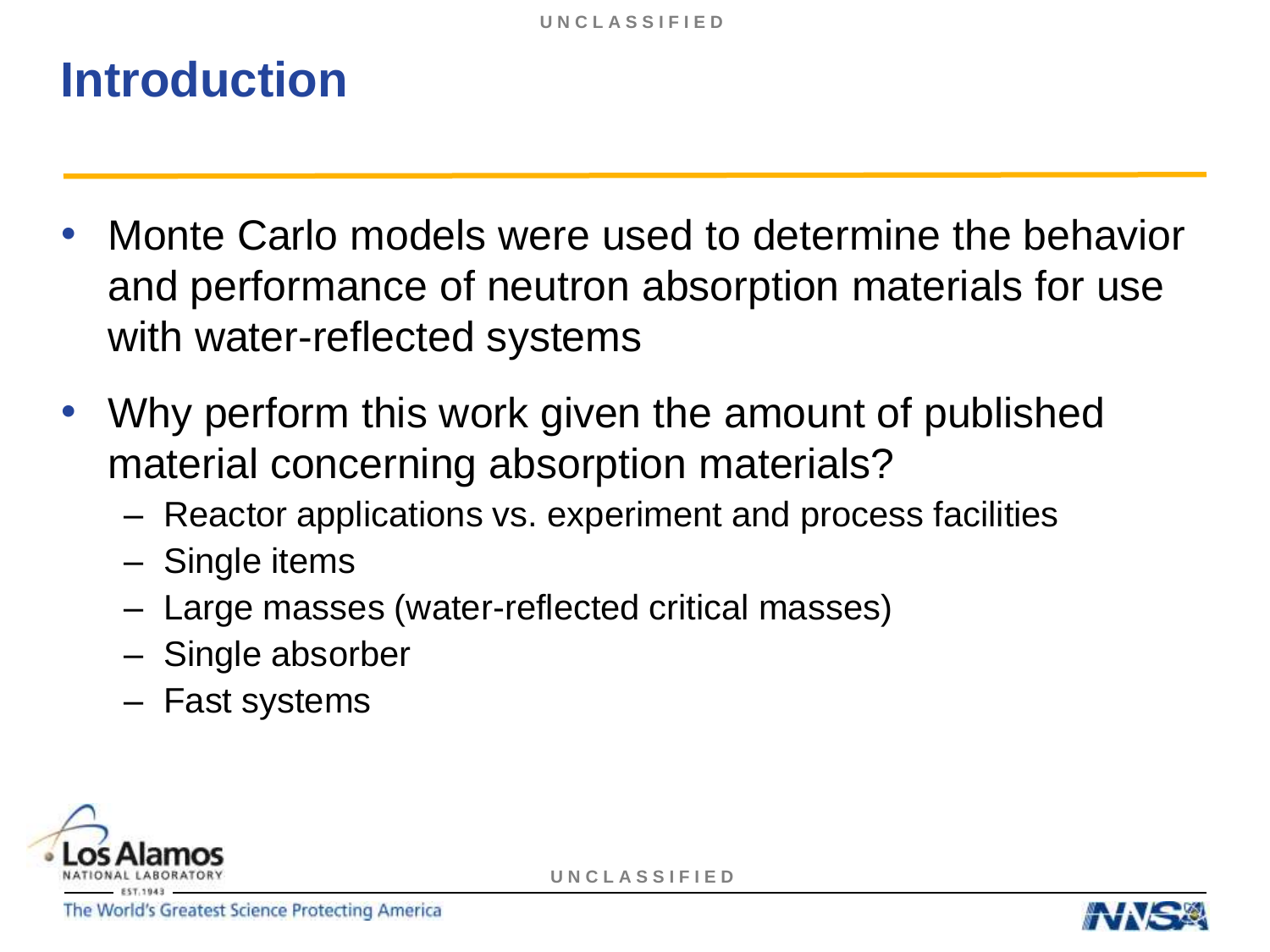## **Introduction**

- Ways to limit multiplication in water-reflected subcritical systems:
	- Limit the nuclear material (this work assumes that this rule was not followed)
	- Isolate the nuclear material from the water
	- Use neutron absorbers



**U N C L A S S I F I E D**

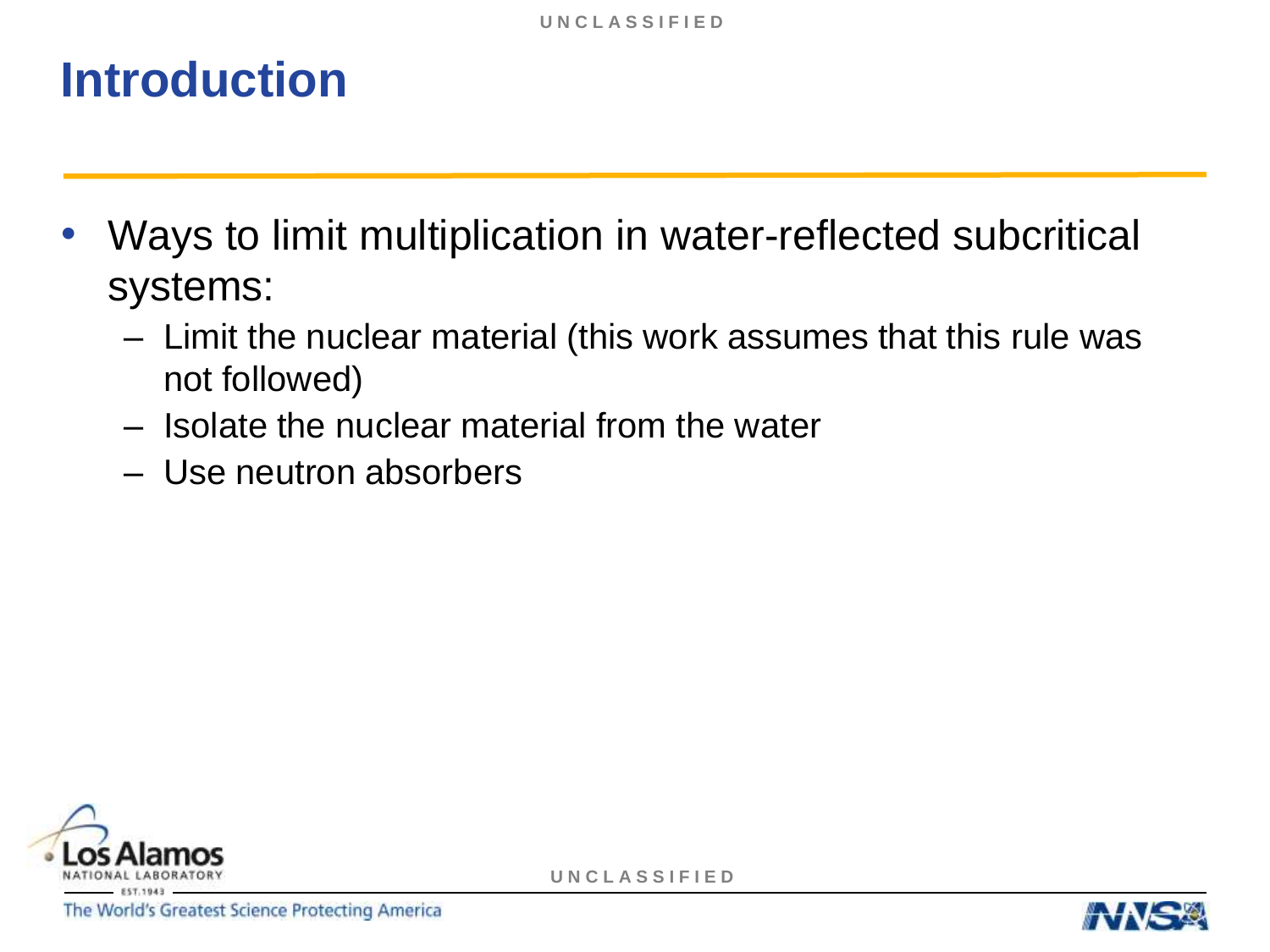### **Materials**

- HEU: 25 kg sphere, 93.2 wt.% <sup>235</sup>U, 18.75 g/cm<sup>3</sup>
- Plutonium:
	- δ-phase: 8.75 kg sphere, 93.59 wt.% <sup>239</sup>Pu, 15.29 g/cm<sup>3</sup>
	- $-$  α-phase: 6 kg sphere, 93.735 wt.% <sup>239</sup>Pu, 19.60 g/cm<sup>3</sup>
- Approximately equal to water-reflected critical masses
- Displacement was provided by polyurethane foam, with a density of 0.021 g/cm<sup>3</sup>



**U N C L A S S I F I E D**

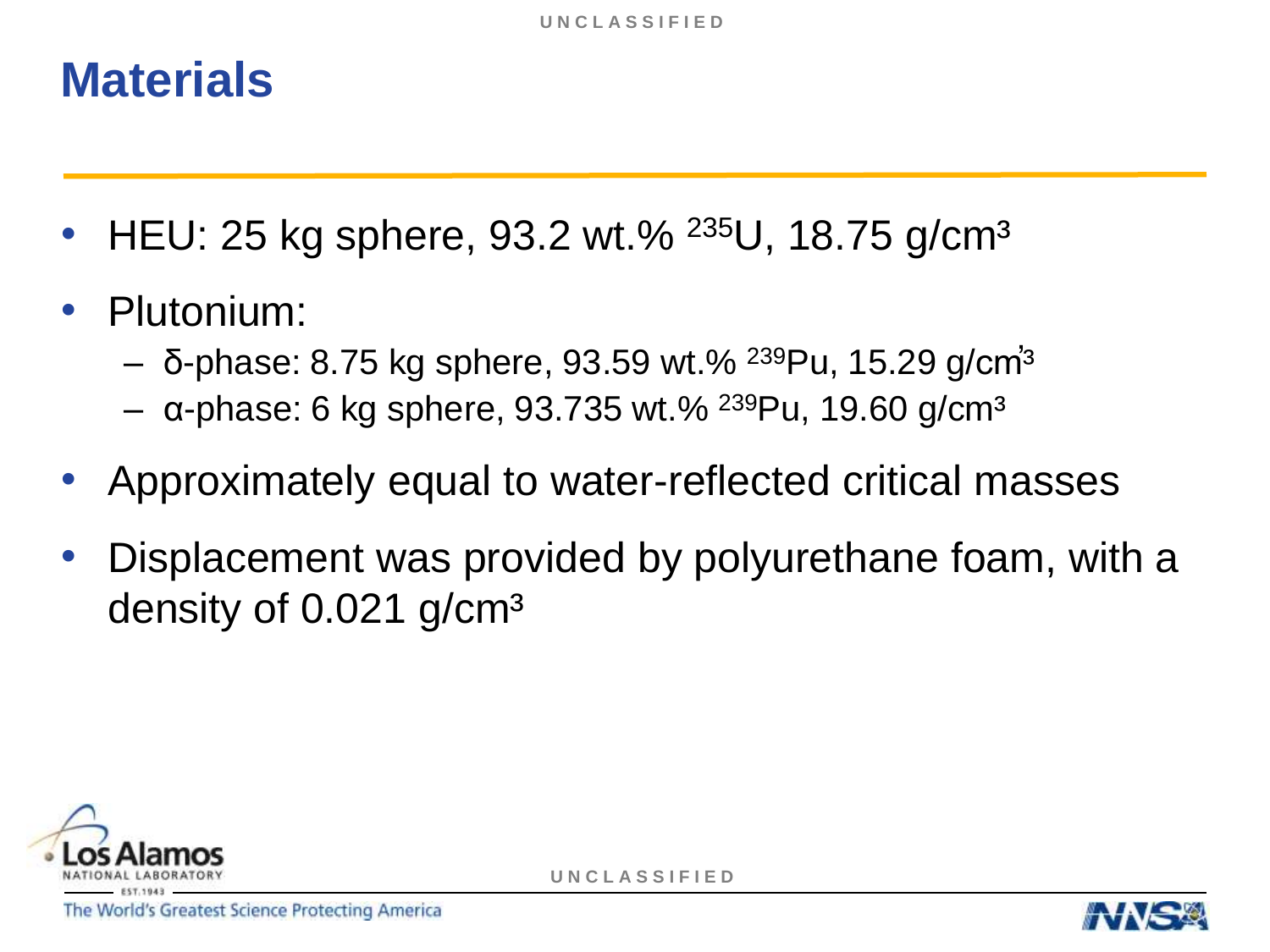## **Neutron Absorber Materials**

|                  | <b>Natural</b>                 | <b>Thermal</b>        | <b>Thermal</b>         |               | <b>Major Resonances</b> |
|------------------|--------------------------------|-----------------------|------------------------|---------------|-------------------------|
| <b>Material</b>  | <b>Abundance</b><br>(per cent) | $\sigma$ a<br>(barns) | $\Sigma$ a<br>$(cm-1)$ | Energy $(eV)$ | $\sigma a$ (barns)      |
| <b>Boron</b> (B) |                                | 760                   | 107                    |               |                         |
| Boron-10         | 20                             | 3840                  | ---                    | None          |                         |
| Cadmium (Cd)     | $---$                          | 2520                  | 113                    |               |                         |
| Cadmium-113      | 12.2                           | 20,600                |                        | 0.18          | 7,200                   |
| Samarium (Sm)    | $---$                          | 5,600                 | 155                    | $---$         | ---                     |
| Samarium-149     | 13.8                           | 41,000                |                        | 0.096         | 16,000                  |
| Samarium-152     | 26.6                           | 225                   | ---                    | 8.2           | 15,000                  |
| Europium (Eu)    |                                | 4,300                 | 90                     |               |                         |
| Europium-151     | 47.8                           | 7,700                 |                        | 0.46          | 11,000                  |
| Europium-153     | 52.2                           | 450                   |                        | 2.46          | 3,000                   |
| Gadolinium (Gd)  |                                | 49,000                | 1,400                  | $---$         |                         |
| Gadolinium -155  | 14.8                           | 61,000                |                        | 2.6           | 1,400                   |
| Gadolinium -157  | 15.7                           | 255,000               |                        | 17            | 1,000                   |
| Hafnium (Hf)     |                                | 105                   | 4.71                   |               |                         |
| Hafnium-177      | 18.6                           | 370                   |                        | 2.36          | 6,000                   |
| Hafnium-178      | 27.3                           | 75                    |                        | 7.8           | 10,000                  |
| Hafnium-177      | 13.6                           | 43                    |                        | 5.69          | 1,100                   |
| Hafnium-178      | 35.1                           | 13                    |                        | 74            | 130                     |



**U N C L A S S I F I E D**

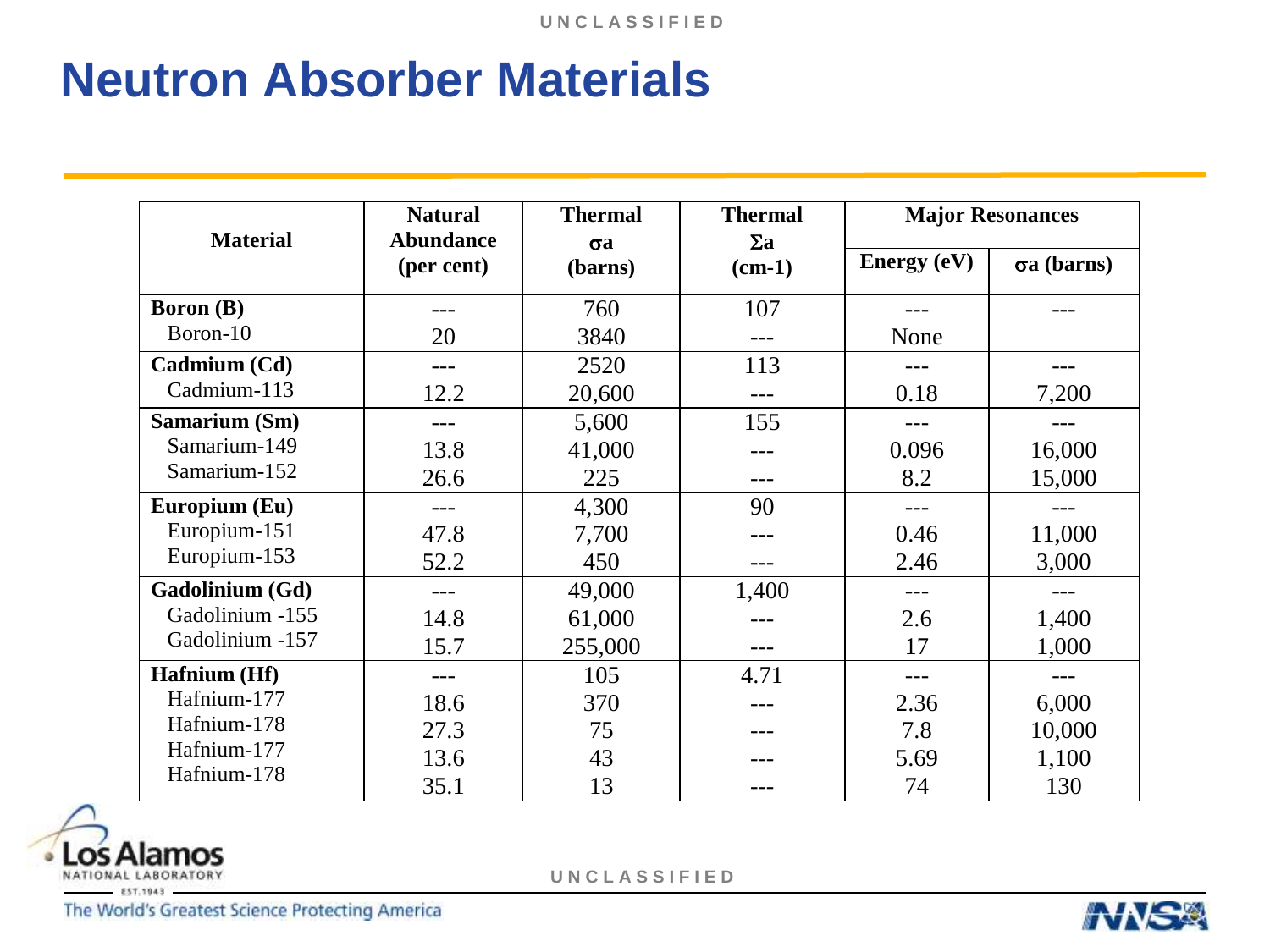**U N C L A S S I F I E D**

#### **Neutron Absorber Materials**



neutron absorption cross section

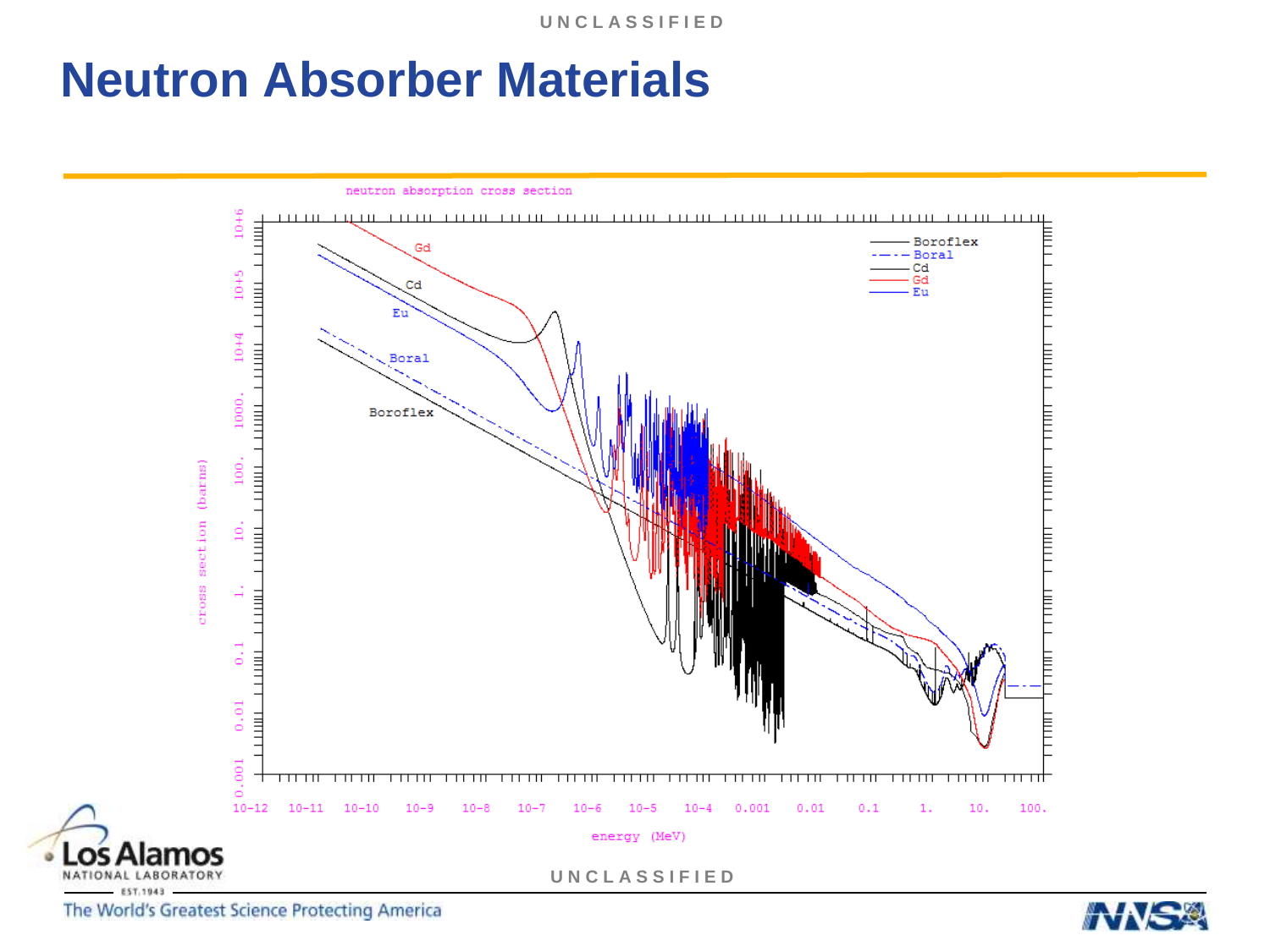### **Method**

- Models used MCNP5 with ENDF/B VI.8 cross-sections
- KCODE calculations:
	- 1000 neutrons/cycle
	- 1050 cycles (first 50 skipped)
	- 1σ standard deviation in the keff values: 0.00050-0.00080
- Some assumptions used:
	- All geometry consisted of perfect spheres
	- All materials homogeneously distributed
	- 100 cm of water for infinite water



**U N C L A S S I F I E D**

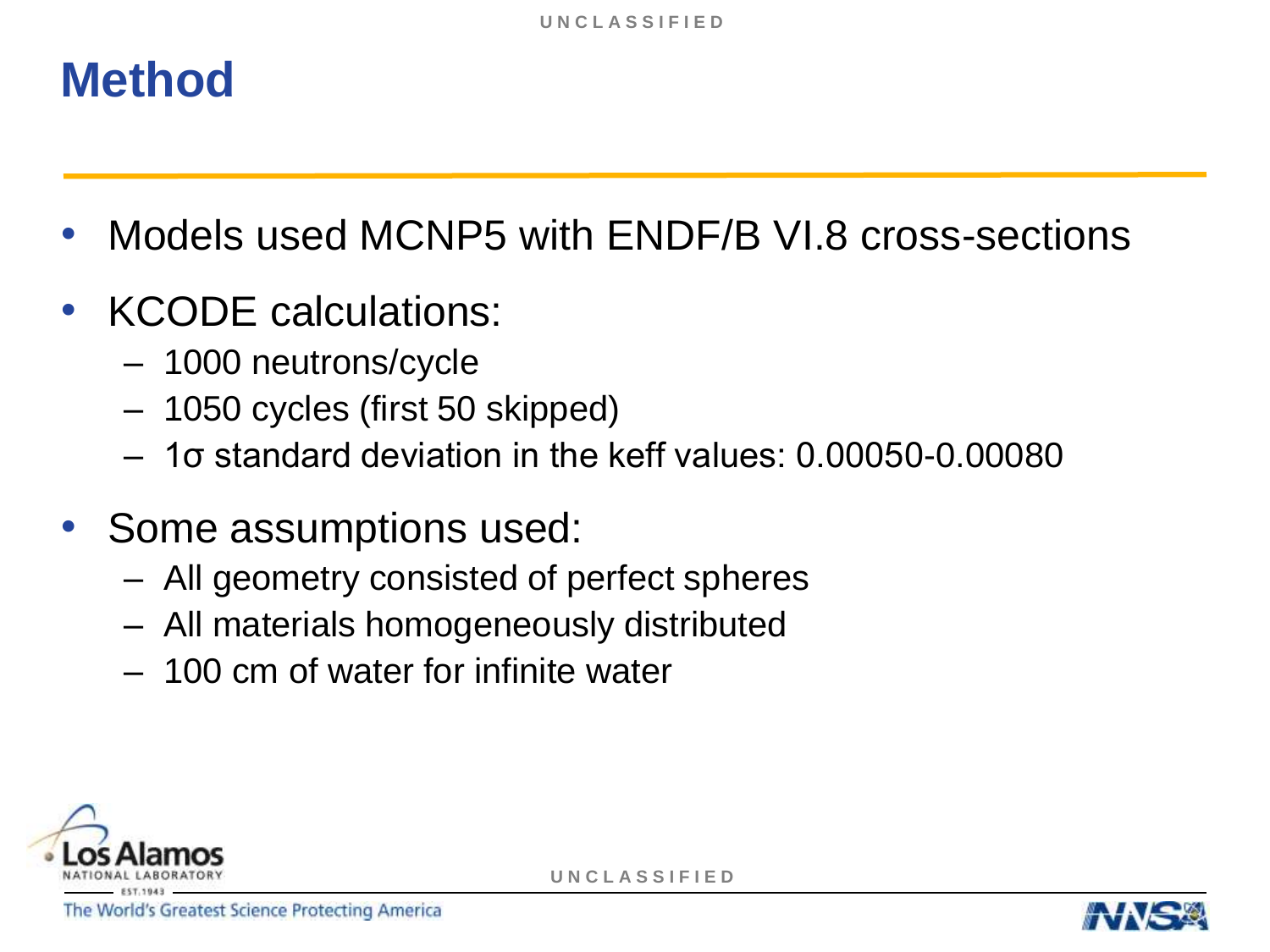| <b>NM</b> | Foam thickness<br>(in) |            | <b>Water-Reflected keff</b> |        |  |
|-----------|------------------------|------------|-----------------------------|--------|--|
|           |                        | <b>HEU</b> | d-Pu                        | a-Pu   |  |
|           | $\Omega$<br>(no water) | 0.7984     | 0.8098                      | 0.8420 |  |
| <b>NM</b> |                        | 1.0011     | 0.9984                      | 1.0025 |  |
| Water     |                        | 0.9460     | 0.9410                      | 0.9488 |  |
|           | $\overline{2}$         | 0.9140     | 0.9095                      | 0.9205 |  |
|           | 5                      | 0.8586     | 0.8578                      | 0.8783 |  |
| <b>NM</b> |                        |            |                             |        |  |



**U N C L A S S I F I E D**

The World's Greatest Science Protecting America

Foam

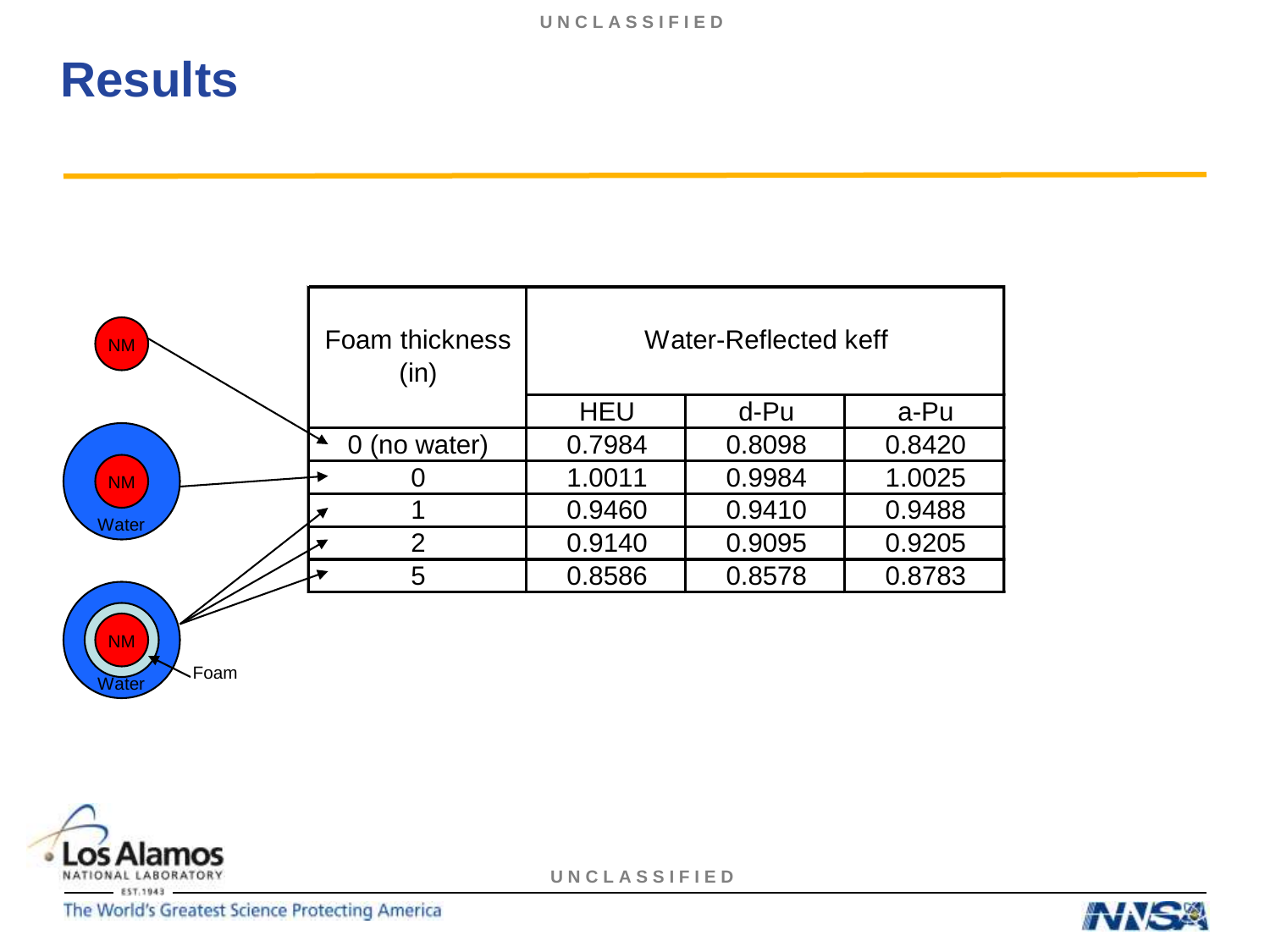

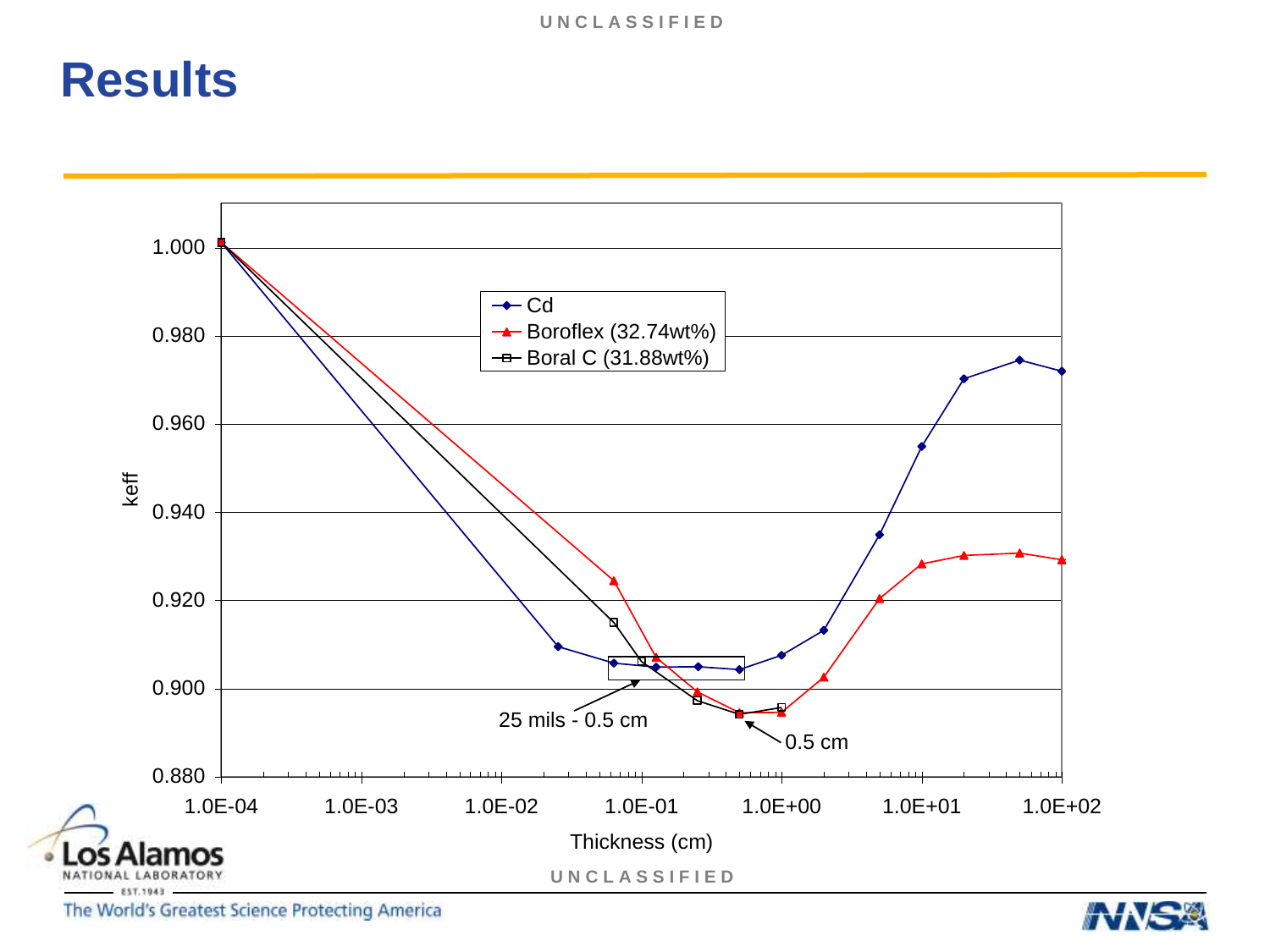

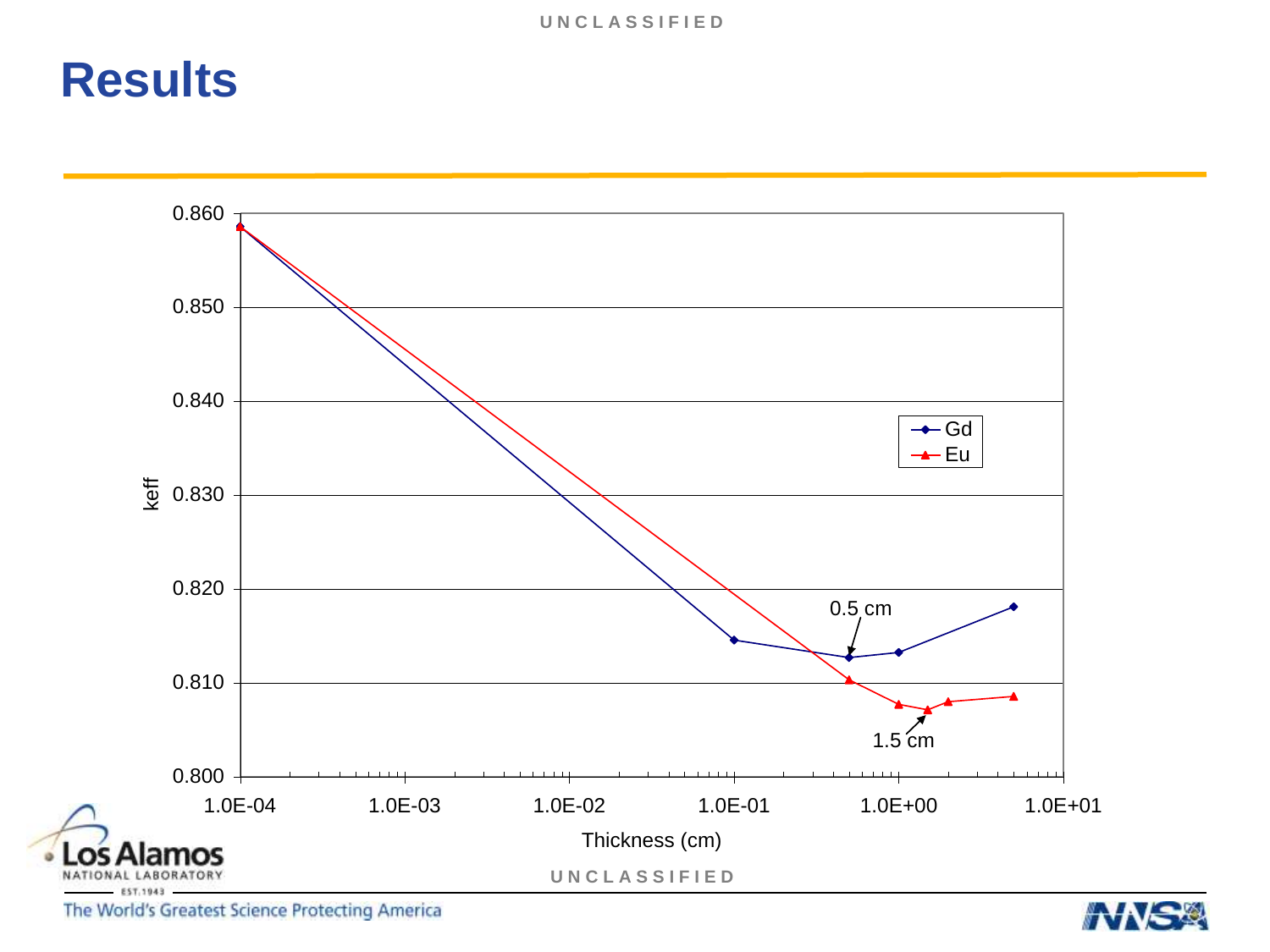| U N U L A S S I F I E D  |                |                        |                              |                        |                              |                        |                              |  |
|--------------------------|----------------|------------------------|------------------------------|------------------------|------------------------------|------------------------|------------------------------|--|
|                          |                |                        |                              |                        | water-reflected keff         |                        |                              |  |
|                          |                | <b>HEU</b>             |                              | d-Pu                   |                              | a-Pu                   |                              |  |
| material                 | boron wt%      | C1: abs<br>around bare | C2: abs<br>around 5"<br>foam | C1: abs<br>around bare | C2: abs<br>around 5"<br>foam | C1: abs<br>around bare | C2: abs<br>around 5"<br>foam |  |
|                          |                | 1.0011                 | 0.8586                       | 0.9984                 | 0.8578                       | 1.0025                 | 0.8783                       |  |
| Cd                       |                | 0.9048                 | 0.8154                       | 0.9152                 | 0.8231                       | 0.9352                 | 0.8528                       |  |
| CdO                      |                | 0.9175                 | 0.8159                       |                        |                              | $\sim$                 |                              |  |
|                          | 32.74%         | 0.8945                 | 0.8126                       | 0.9051                 | 0.8217                       | 0.9265                 | 0.8534                       |  |
| <b>Boroflex</b>          | 20.00%         | 0.9002                 | 0.8145                       |                        |                              |                        |                              |  |
|                          | 10.00%         | 0.9091                 | 0.8158                       |                        |                              |                        |                              |  |
|                          | 5.00%          | 0.9220                 | 0.8171                       | 0.9293                 | 0.8265                       | 0.9471                 | 0.8550                       |  |
| <b>Enriched Boroflex</b> | 5% B, 99%B10   | 0.8975                 | 0.8124                       |                        |                              |                        |                              |  |
|                          | 31.88%         | 0.8941                 | 0.8115                       | 0.9040                 | 0.8218                       | 0.9258                 | 0.8525                       |  |
| <b>Boral C</b>           | 20.00%         | 0.8960                 | 0.8144                       |                        |                              |                        |                              |  |
|                          | 10.00%         | 0.9037                 | 0.8149                       |                        |                              | $\mathbf{r}$           |                              |  |
|                          | 5.00%          | 0.9139                 | 0.8161                       | 0.9215                 | 0.8253                       | 0.9388                 | 0.8537                       |  |
| <b>Enriched Boral C</b>  | 5% B, 99%B10   | 0.8904                 | 0.8127                       |                        |                              |                        |                              |  |
| <b>B2O3</b>              | 40% at.        | 0.9006                 | 0.8137                       |                        |                              |                        |                              |  |
| Gd                       |                | 0.8919                 | 0.8127                       | 0.8999                 | 0.8219                       | 0.9216                 | 0.8521                       |  |
| Gd2O3                    | $\blacksquare$ | 0.9013                 | 0.8136                       |                        |                              |                        |                              |  |
| Eu                       |                | 0.8551                 | 0.8071                       | 0.8664                 | 0.8177                       | 0.8928                 | 0.8495                       |  |
| Eu2O3                    |                | 0.8792                 | 0.8096                       |                        |                              |                        |                              |  |
| Sm                       | $\blacksquare$ | 0.8861                 | 0.8117                       | 0.8989                 | 0.8199                       | 0.9204                 | 0.8521                       |  |
| Sm2O3                    | $\blacksquare$ | 0.8996                 | 0.8133                       |                        |                              |                        |                              |  |
| Hf                       |                | 0.9016                 | 0.8145                       | 0.9115                 | 0.8224                       | 0.9309                 | 0.8538                       |  |
| Dy                       |                | 0.8861                 | 0.8117                       | 0.8951                 | 0.8205                       | 0.9175                 | 0.8514                       |  |

#### **U N C L A S S I F I E D**



╱

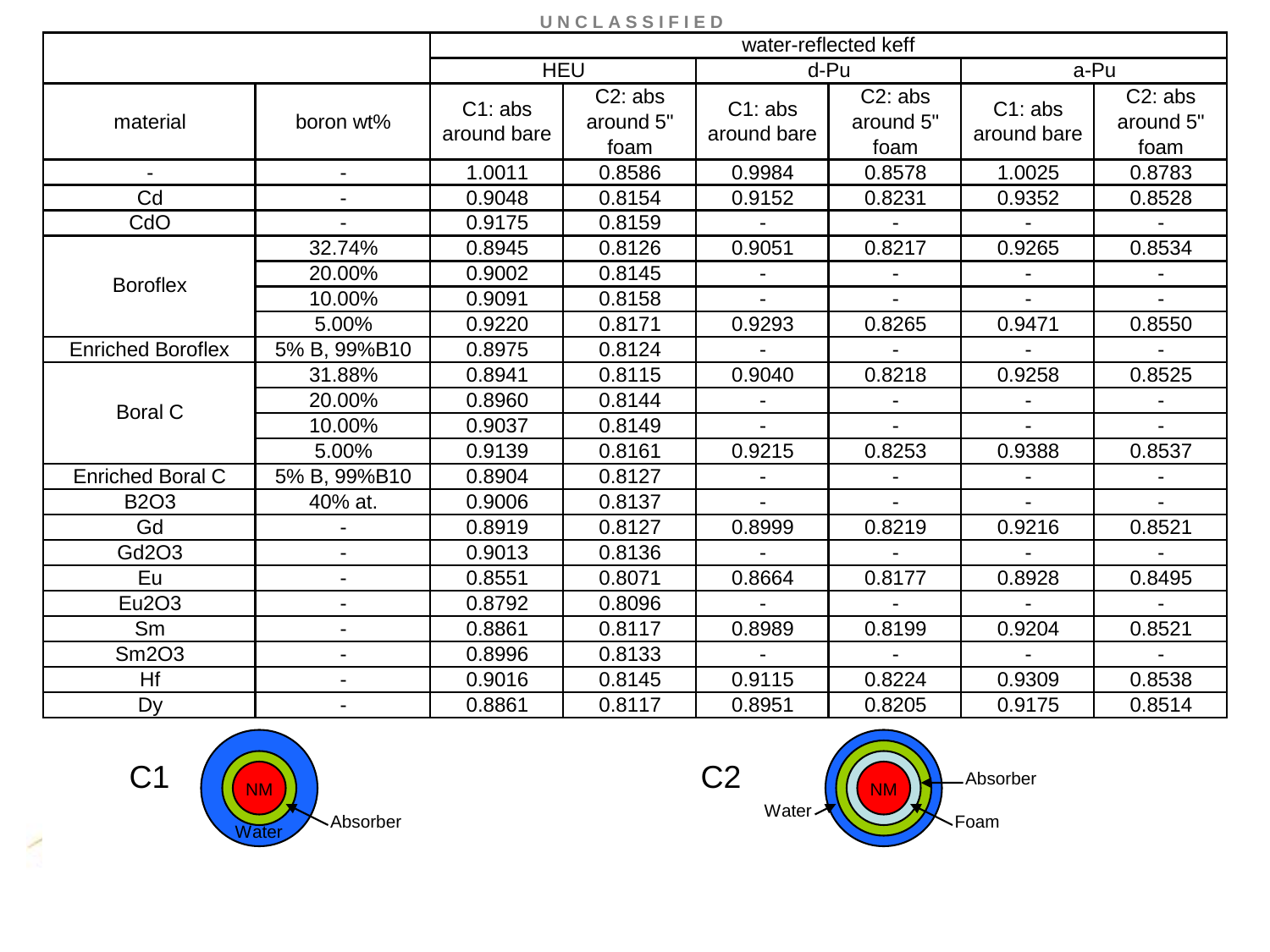|                            | Absorber        | Percent of HEU fissions caused by: |                    |          |  |
|----------------------------|-----------------|------------------------------------|--------------------|----------|--|
| Configuration              | <b>Material</b> | <b>Thermal</b>                     | Intermediate       | Fast     |  |
|                            |                 | $<0.625$ eV                        | 0.625 eV - 100 keV | >100 keV |  |
| Nuclear Material in<br>air |                 | $0.00\%$                           | 4.89%              | 95.11%   |  |
| Water reflector            |                 | 15.25%                             | 16.04%             | 68.71%   |  |
| 5" foam + water            |                 | 12.09%                             | 6.66%              | 81.25%   |  |
| $C1$ : Abs + water         | Cd              | 0.01%                              | 16.39%             | 83.60%   |  |
|                            | <b>Boroflex</b> | 0.03%                              | 13.25%             | 86.71%   |  |
|                            | Gd              | 0.03%                              | 13.19%             | 86.78%   |  |
|                            | Eu              | $0.00\%$                           | 7.74%              | 92.26%   |  |
|                            | Cd              | 0.02%                              | 7.23%              | 92.75%   |  |
| $C2: 5"$ foam, abs,        | <b>Boroflex</b> | 0.02%                              | 6.63%              | 93.36%   |  |
| water                      | Gd              | 0.03%                              | 6.71%              | 93.26%   |  |
|                            | Eu              | 0.00%                              | 5.53%              | 94.47%   |  |



**U N C L A S S I F I E D**

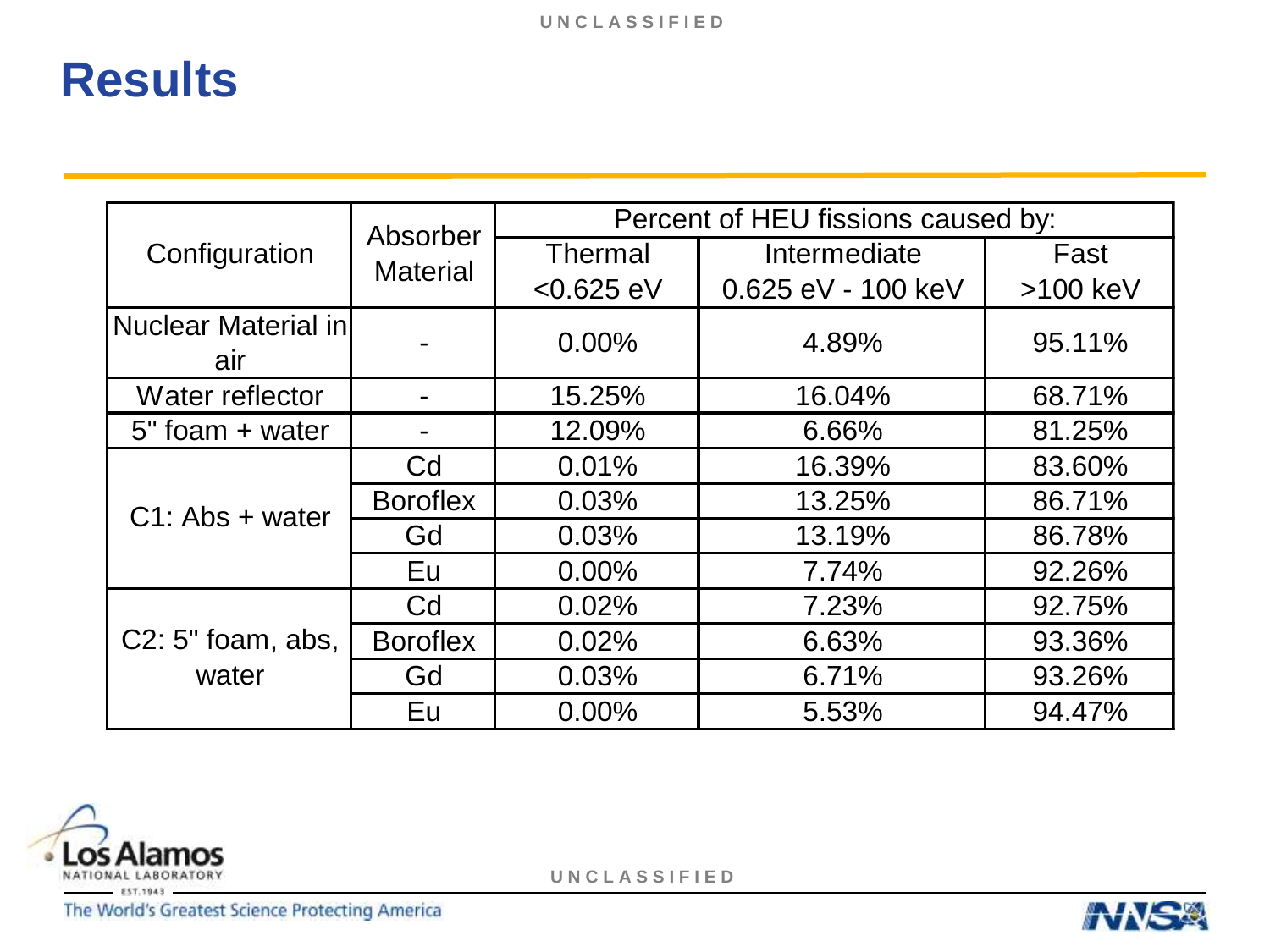|                      |               |           | water-reflected keff |
|----------------------|---------------|-----------|----------------------|
|                      |               |           | <b>HEU</b>           |
| material             | boron wt%     | C3: abs   | $C4: 2"$ foam        |
|                      |               | around 2" | around abs           |
|                      |               | 0.9140    | 0.9140               |
| Cd                   |               | 0.8375    | 0.8402               |
|                      | 32.74%        | 0.8332    | 0.8486               |
| <b>Boroflex</b>      | 5.00%         | 0.8452    | 0.8631               |
|                      | 25%, 96% B-10 | 0.8260    | 0.8405               |
| <b>Boral C</b>       | 31.88%        | 0.8309    | 0.8468               |
|                      | 5.00%         | 0.8419    | 0.8552               |
| Gd                   |               | 0.8324    | 0.8434               |
| Eu                   |               | 0.8191    | 0.8339               |
| Sm                   |               | 0.8290    | 0.8426               |
| Hf                   |               | 0.8357    | 0.8529               |
| Dy                   |               | 0.8294    | 0.8396               |
| <b>Neutron Putty</b> | 9.37%         | 0.8280    | 0.8820               |
|                      | 25%, 96% B-10 | 0.8190    | 0.8443               |

| <b>Ilowest keff</b>     |  |
|-------------------------|--|
| 2nd lowest keff         |  |
| <b>Sand lowest keff</b> |  |

**U N C L A S S I F I E D**

EST.1943 The World's Greatest Science Protecting America



NM Water<sub>~</sub> Foam Absorber C4

NM



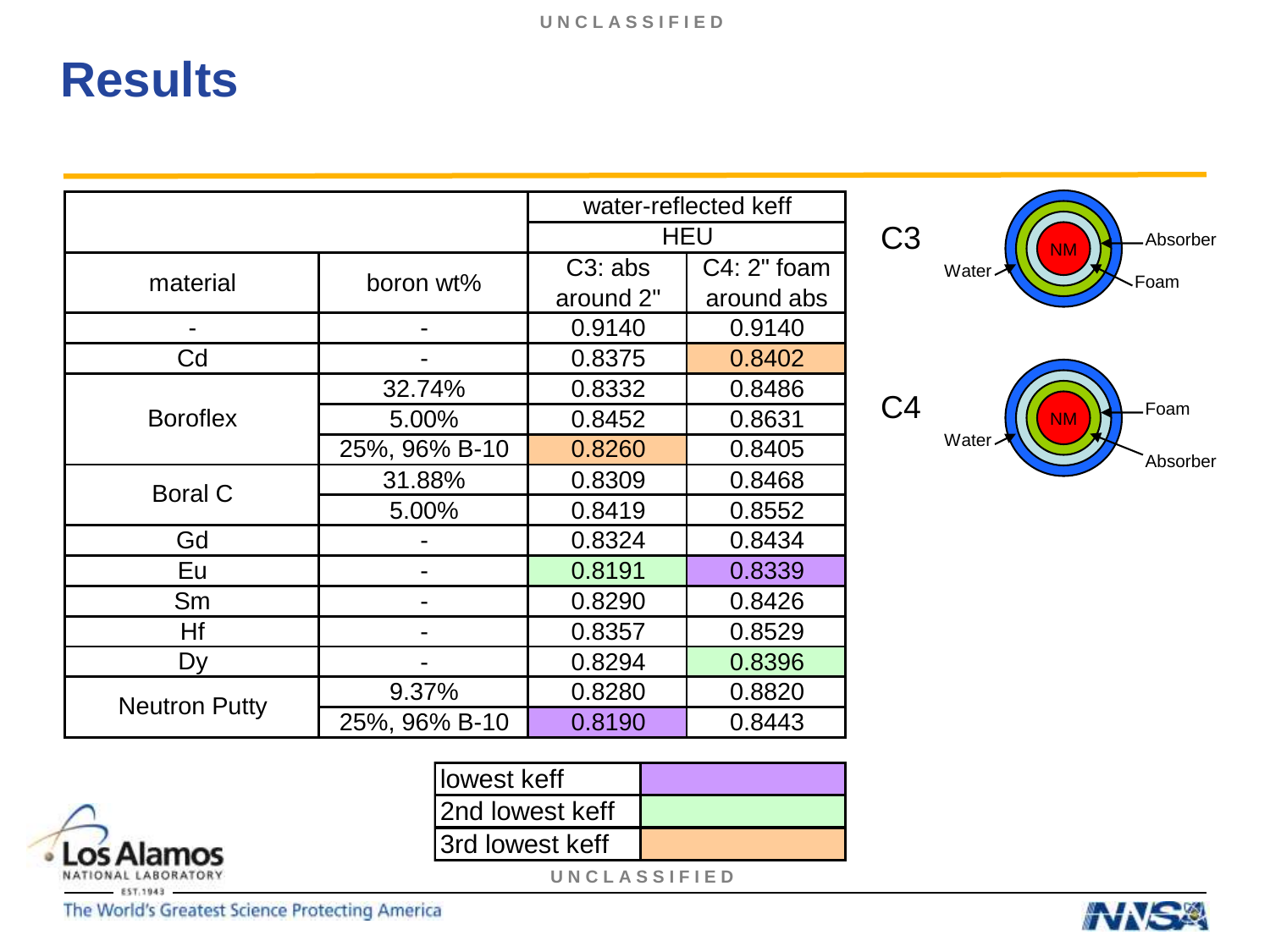## **Conclusions**

- Optimal absorber thicknesses:
	- Cd: 25 mils 0.5 cm
	- Boroflex, boral, Gd: 0.5 cm
	- Eu: 1.5 cm
- Absorber material performance:
	- Eu performed best
	- Most materials similar when placed around foam (C2)
- Neutron spectra:
	- Systems are still fast when reflected by infinite water
	- Absorber materials remove most thermal neutrons but do not remove intermediate neutrons
	- Foam removes some of the intermediate neutrons
- Absorber and foam placement:
	- Metal absorbers performed similar when placed inside or outside foam
	- Boron absorbers performed much better when placed outside the foam



**U N C L A S S I F I E D**

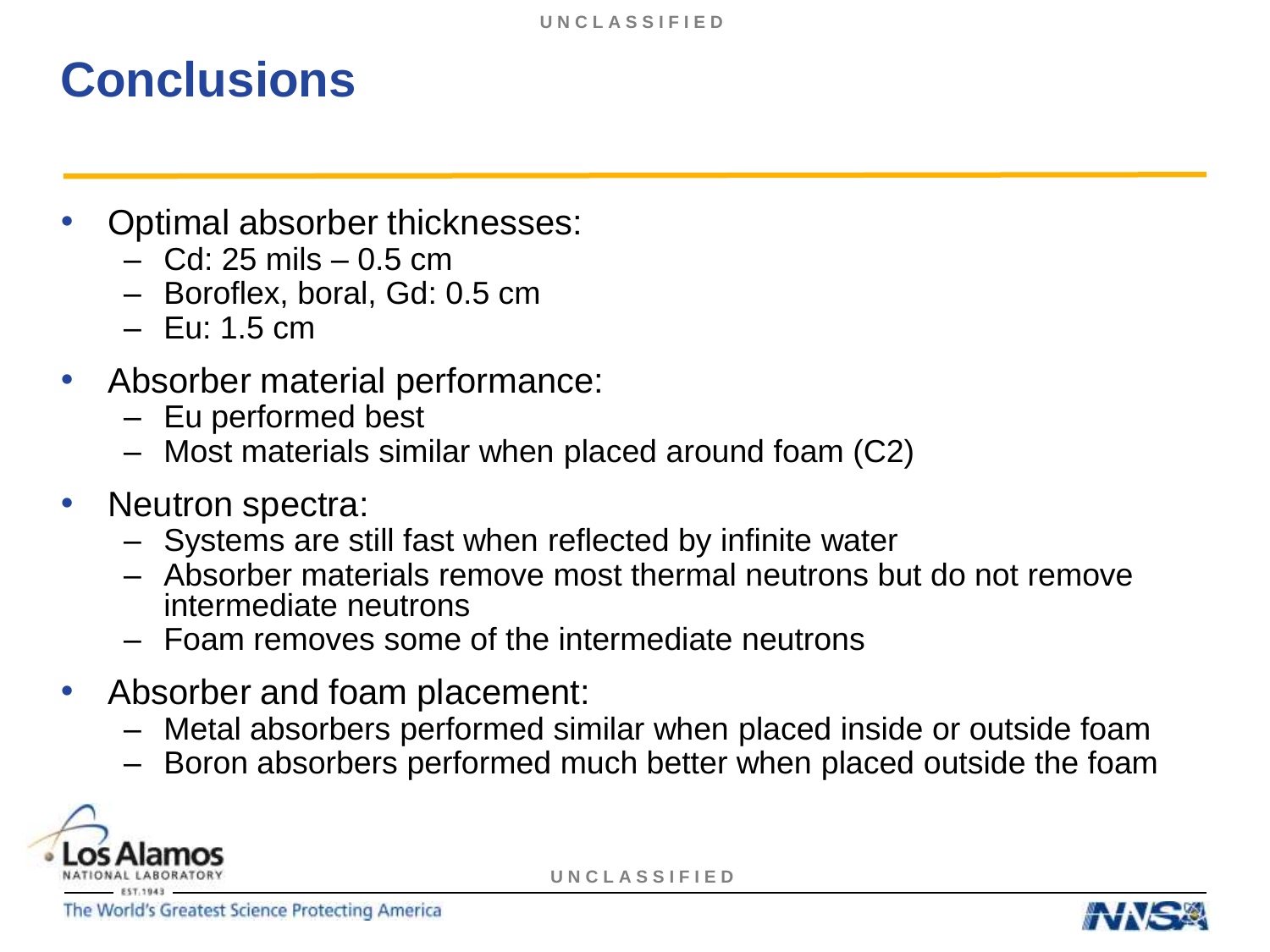## **Future Work**

- Perform calculations with multiple items:
	- $-2-4$  units
	- Each with own absorber material, displacement material, or both
- Perform subcritical measurements:
	- Use commercially available absorber materials
	- Determine practicality/cost
	- Validate performance of optimal materials



**U N C L A S S I F I E D**

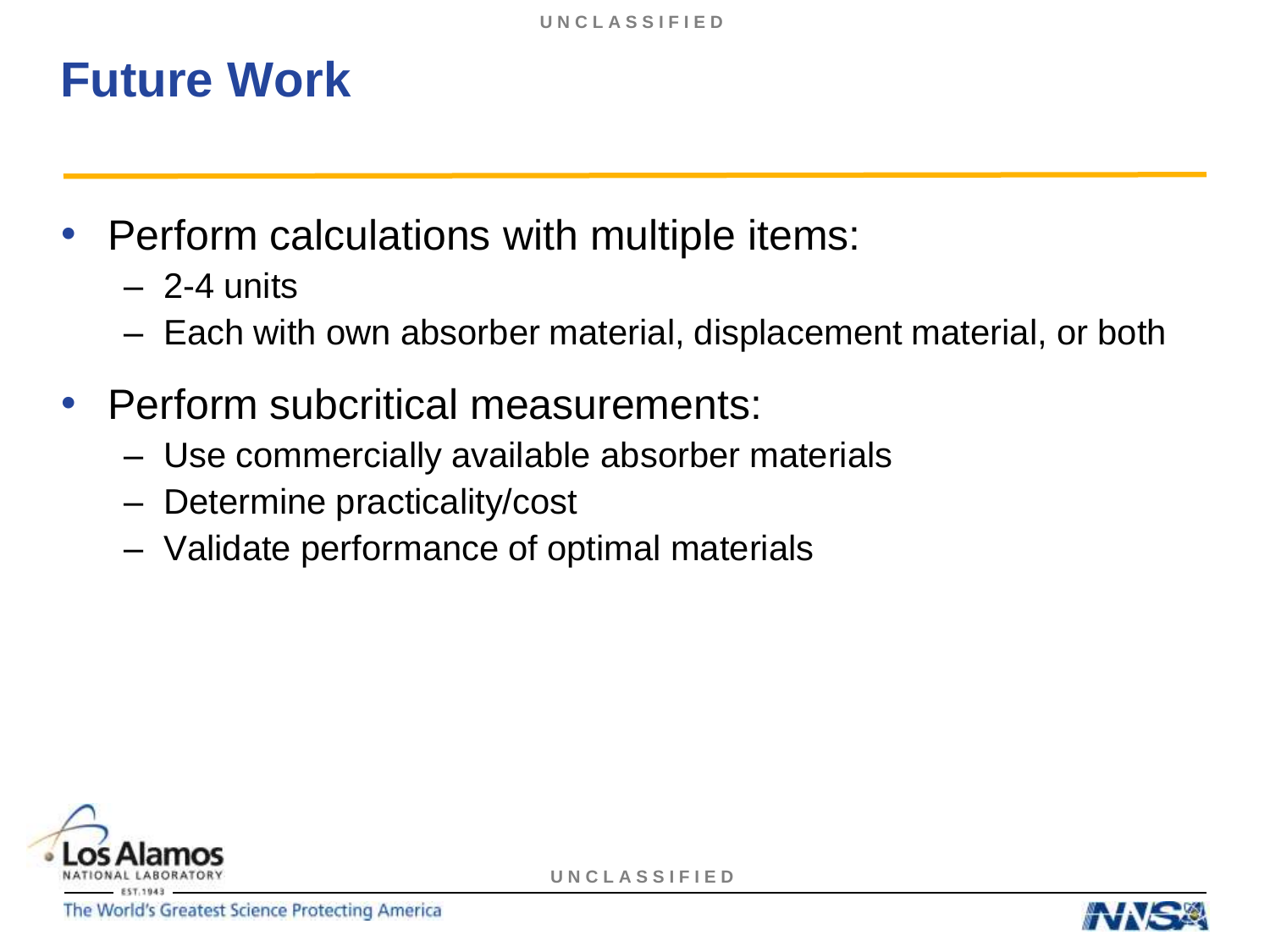#### **Extra slides**



**U N C L A S S I F I E D**

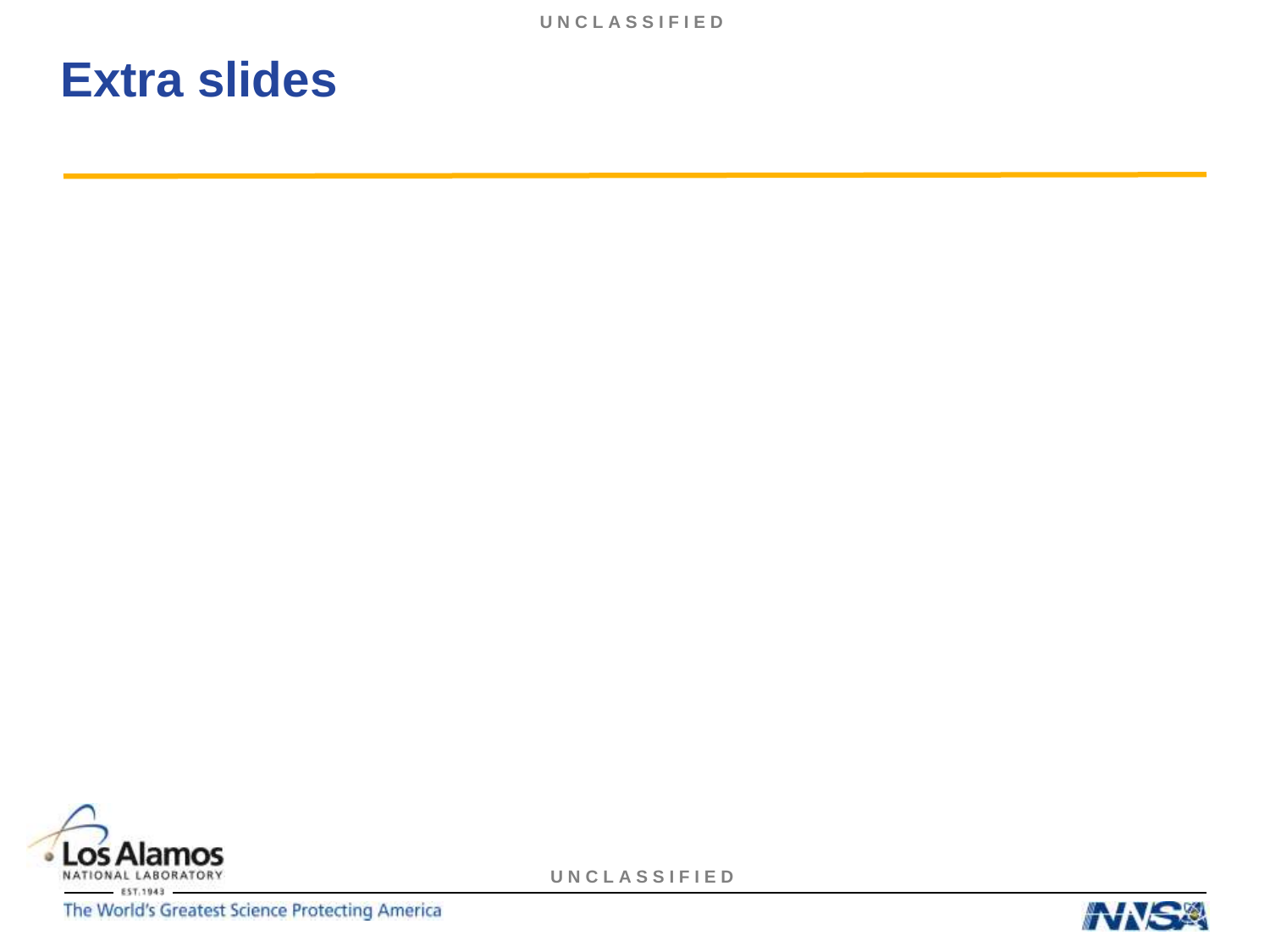## **Boron absorber compositions**

|                    | <b>Boroflex</b> | Boral |
|--------------------|-----------------|-------|
| Al                 |                 | 59.26 |
| B                  | 32.74           | 31.88 |
| $\overline{C}$     | 21.13           | 8.86  |
| H                  | 2.65            |       |
| Cr                 | 0.03            |       |
| Fe                 | 0.05            | 0.05  |
| Mg                 |                 | 0.01  |
| Na                 |                 | 0.02  |
| $\left( \ \right)$ | 21.01           |       |
| Si                 | 22.39           | 0.06  |



**U N C L A S S I F I E D**

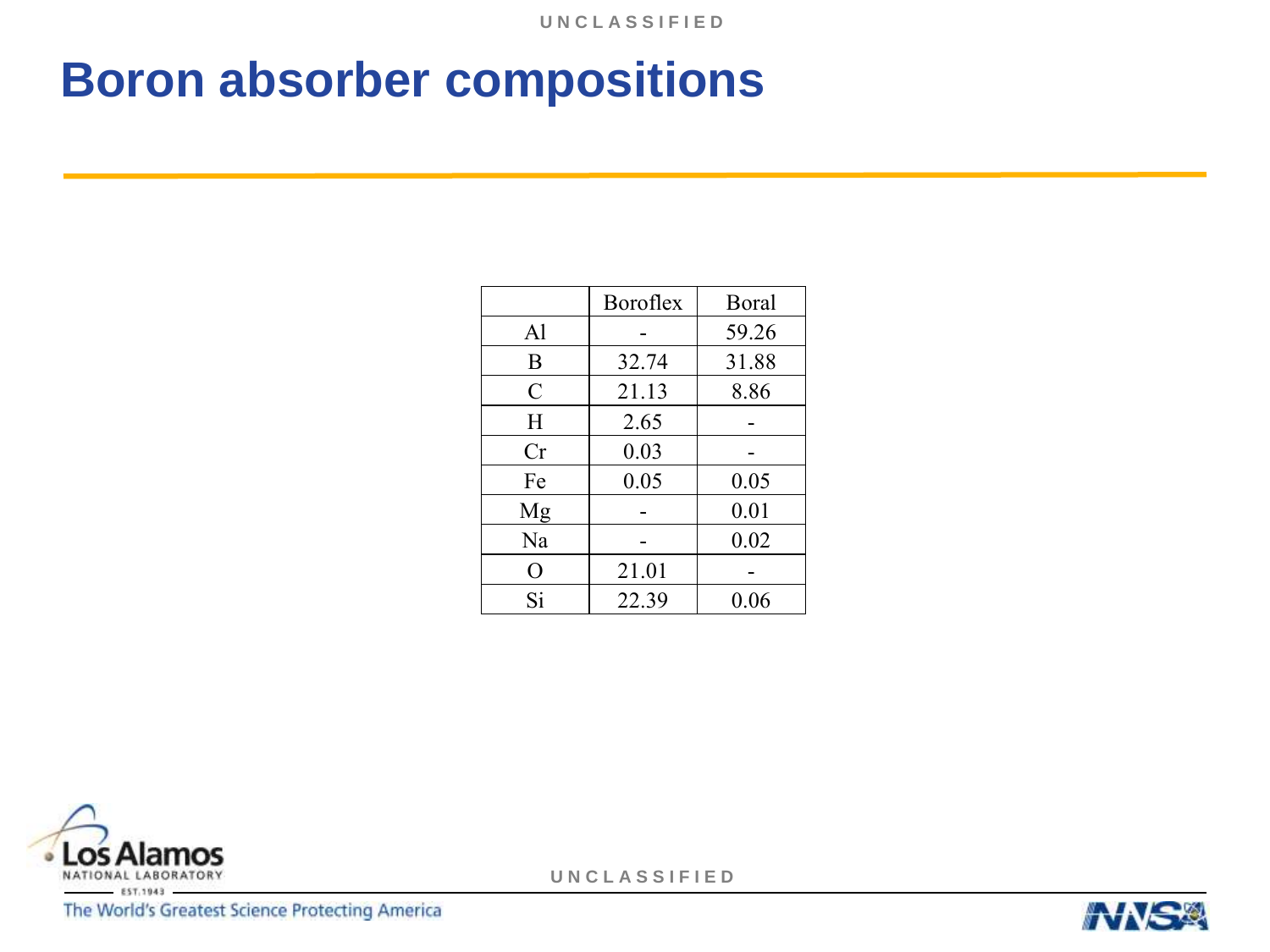|                      |               | water-reflected keff |                             |              |  |
|----------------------|---------------|----------------------|-----------------------------|--------------|--|
|                      |               | d-Pu                 |                             |              |  |
| material             | boron wt%     | C1: abs around       | C <sub>3</sub> : abs around | $C4:2"$ foam |  |
|                      |               | bare                 | 2" foam                     | around abs   |  |
| ۰.                   |               | 0.99841              | 0.90951                     | 0.90951      |  |
| Cd                   |               | 0.91524              | 0.84372                     | 0.84722      |  |
|                      | 32.74%        | 0.90513              | 0.83844                     | 0.85806      |  |
| <b>Boroflex</b>      | 5.00%         | 0.92926              | 0.84967                     | 0.87165      |  |
|                      | 25%, 96% B-10 | 0.89167              | 0.83347                     | 0.85194      |  |
| <b>Boral C</b>       | 31.88%        | 0.90398              | 0.83790                     | 0.85773      |  |
|                      | 5.00%         | 0.92152              | 0.84651                     | 0.86360      |  |
| Gd                   |               | 0.89989              | 0.83865                     | 0.85194      |  |
| Eu                   |               | 0.86637              | 0.82862                     | 0.84615      |  |
| Sm                   |               | 0.89886              | 0.83720                     | 0.85456      |  |
| Hf                   |               | 0.91149              | 0.84245                     | 0.86348      |  |
| Dy                   |               | 0.89506              | 0.83647                     | 0.84932      |  |
| <b>Neutron Putty</b> | 9.37%         | 0.91276              | 0.83754                     | 0.89277      |  |
|                      | 25%, 96% B-10 | 0.87108              | 0.82789                     | 0.85183      |  |

| llowest keff     |  |
|------------------|--|
| 2nd lowest keff  |  |
| 13rd lowest keff |  |

**U N C L A S S I F I E D**

The World's Greatest Science Protecting America

**Los Alamos** 

NATIONAL LABORATORY  $EST, 1943$ 

٠